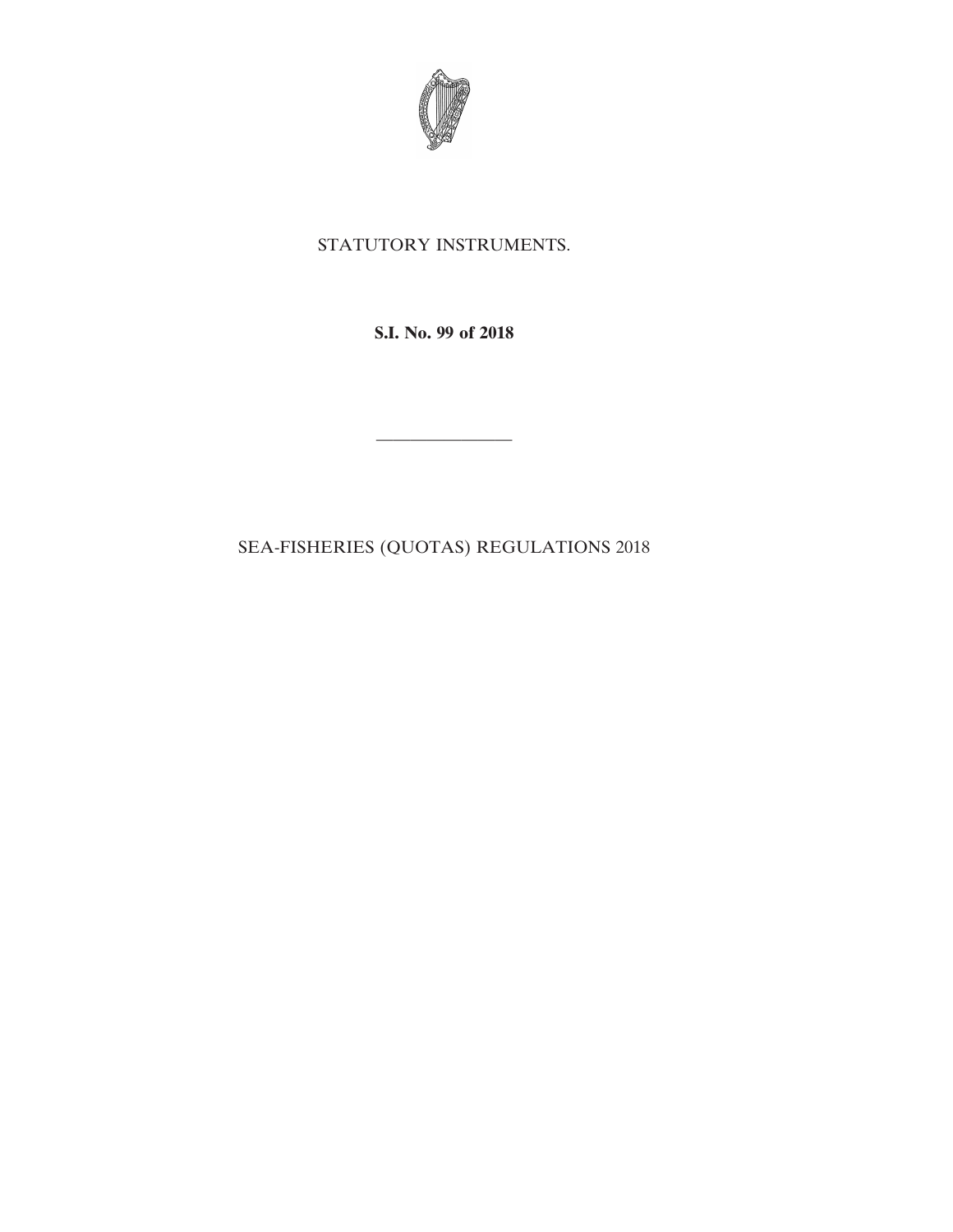## SEA-FISHERIES (QUOTAS) REGULATIONS 2018

I, Michael Creed, Minister for Agriculture, Food and the Marine, in exercise of the powers conferred on me by sections 3 and 14 of the Sea-Fisheries and Maritime Jurisdiction Act 2006 (No. 8 of 2006) and the Sea-Fisheries, Foreshore and Dumping at Sea (Transfer of Departmental Administration and Ministerial Functions) Order 2007 (S.I. No. 707 of 2007) (as adapted by the Agriculture, Fisheries and Food (Alteration of Name of Department and Title of Minister) Order 2011 (S.I. No. 455 of 2011)), for the purpose of giving full effect to Council Regulation (EU) 2018/120 of 23 January 2018<sup>1</sup>, hereby make the following regulations:

1. These Regulations may be cited as the Sea-Fisheries (Quotas) Regulations 2018.

2. (1) In these Regulations "Quota Regulation" means Council Regulation (EU) 2018/120 of 23 January 2018.

(2) A word or expression that is used in the Quota Regulation and is also used in these Regulations, has, unless the context otherwise requires, the same meaning in these Regulations as it has in the Quota Regulation.

3. The master of—

- (*a*) an Irish sea-fishing boat wherever it may be, or
- (*b*) a sea-fishing boat in the exclusive fishing limits of the State

shall comply with Articles 5(2), 7, 8, 10, 12, 13, 19, 20, 24, 25, 28, 29, 30, 31, 32, 33, 34(2), 35, 38, 39, 40, 41, 44 and 45 of the Quota Regulation.

4. (1) The master of a sea-fishing boat in the exclusive fishing limits of the State, other than the master of an Irish sea-fishing boat, shall comply with Article 9 (1), (2) and (3) of the Quota Regulation in relation to sea bass.

(2) Any person engaged in recreational fisheries that is fishing for sea bass shall comply with Article 9(4) and (5) of the Quota Regulation.

(3) These Regulations are in addition to and not in substitution for the Bass (Conservation of Stocks) Regulations 2006 (S.I. No. 230 of 2006).

1 OJ L 27, 31.1.2018, p. 1

*Notice of the making of this Statutory Instrument was published in "Iris Oifigiúil" of* 3*rd April*, 2018.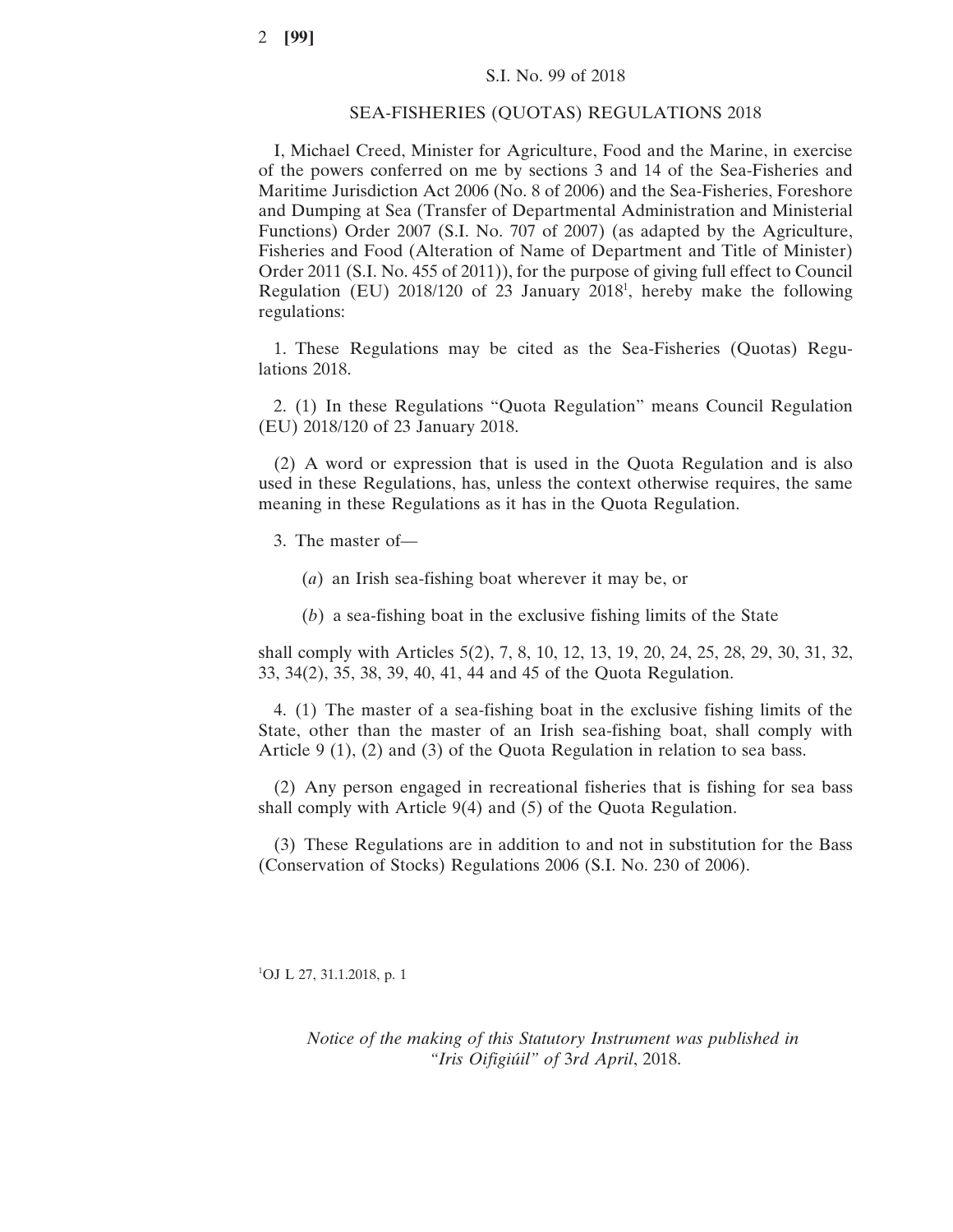5. The Sea-Fisheries (Quotas) Regulations 2017 (S.I. No. 136 of 2017) are revoked.

GIVEN under my Official Seal, L.S. 22 March 2018.

> MICHAEL CREED, Minister for Agriculture, Food and the Marine.